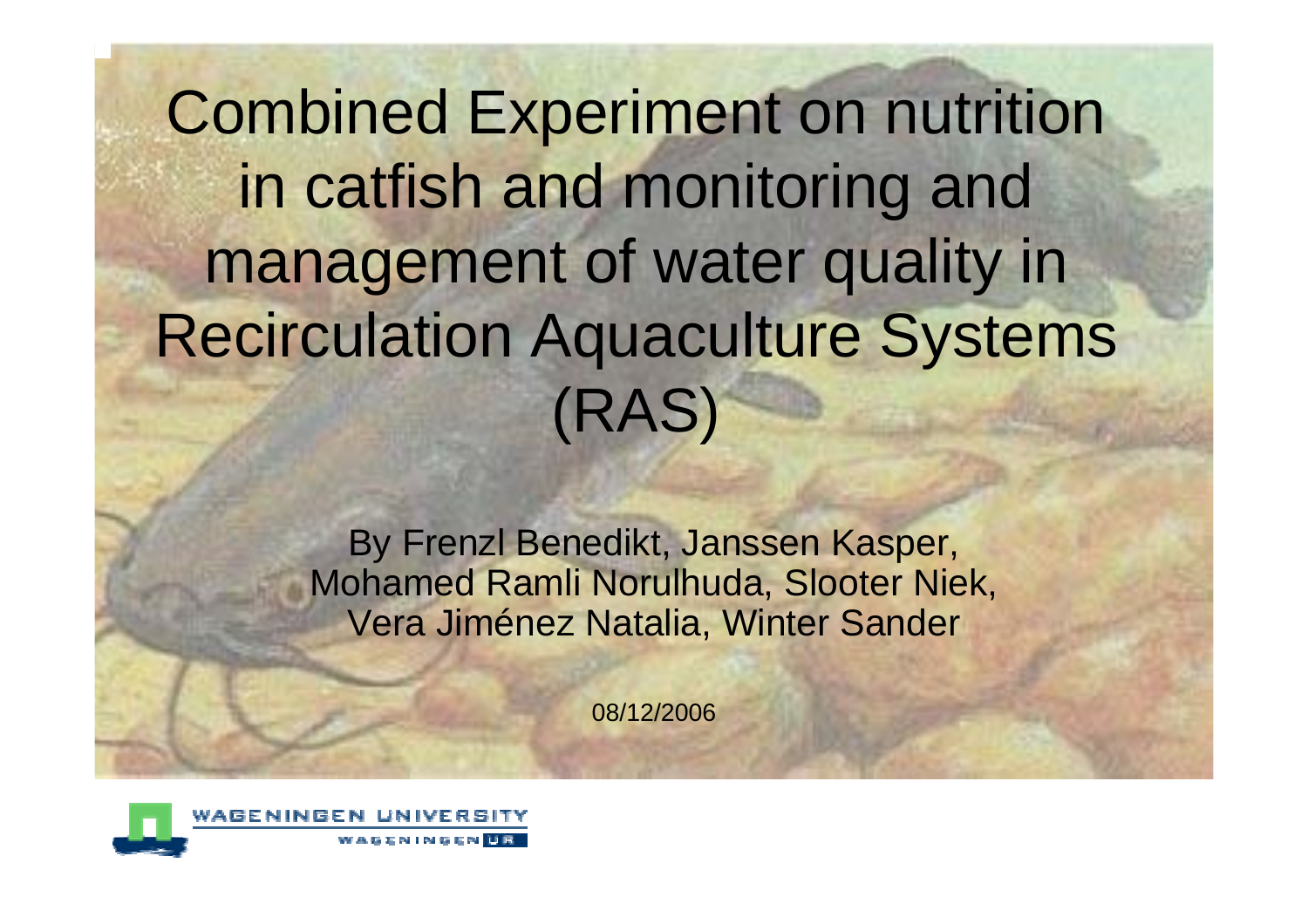# Research Questions

• Growth monitoring

• Comparison of different feeding levels

• Water quality sustainability

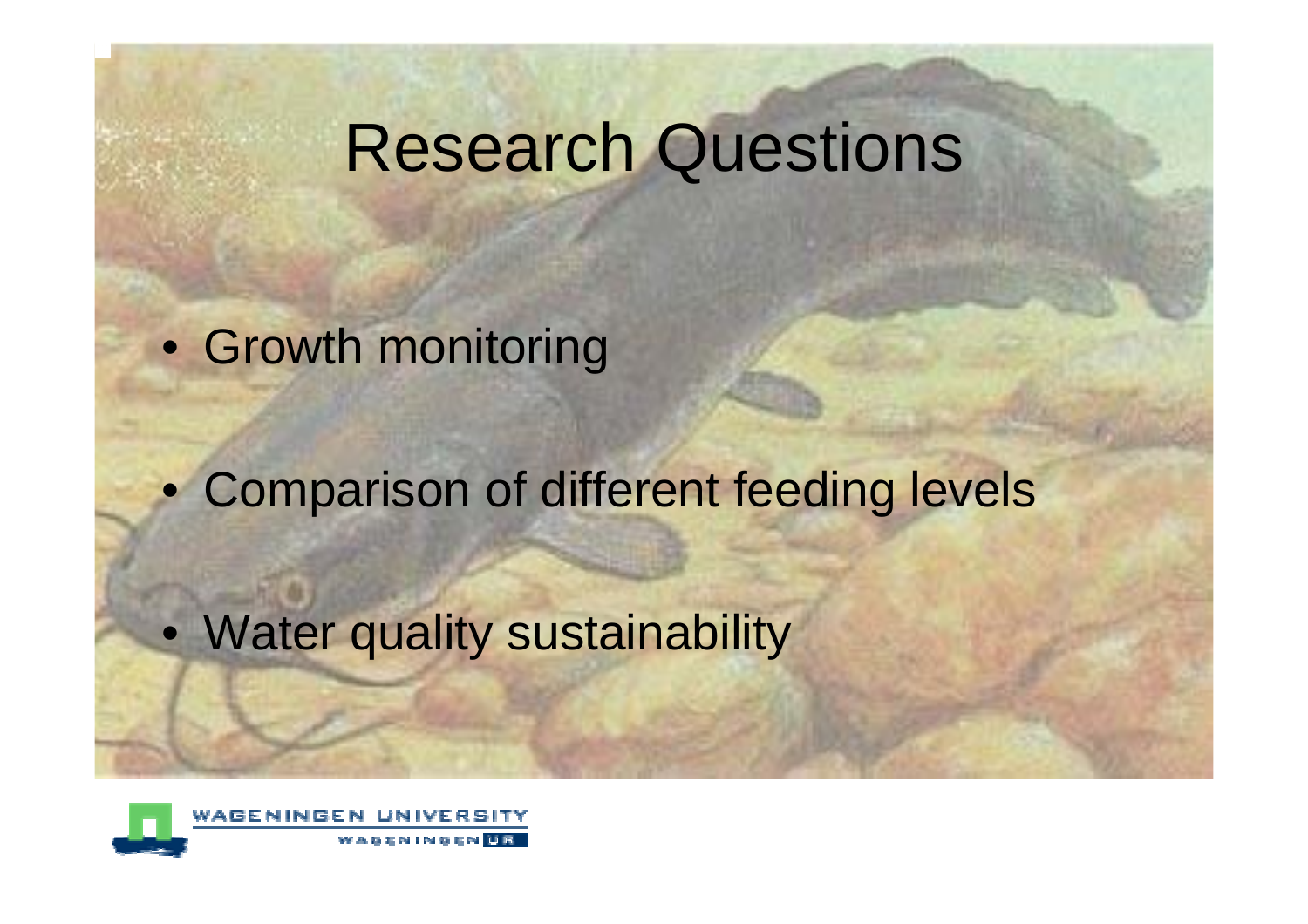# Aims and Objectives

- Design and management of RAS
- Water quality management on daily bases (pH, conductivity, O<sub>2</sub> content, Temperature, NO<sub>2</sub>, NO<sub>3</sub>, NH<sub>4</sub>)
- Relation between feeding ratio and growth
- Analyzing of feed conversion efficiency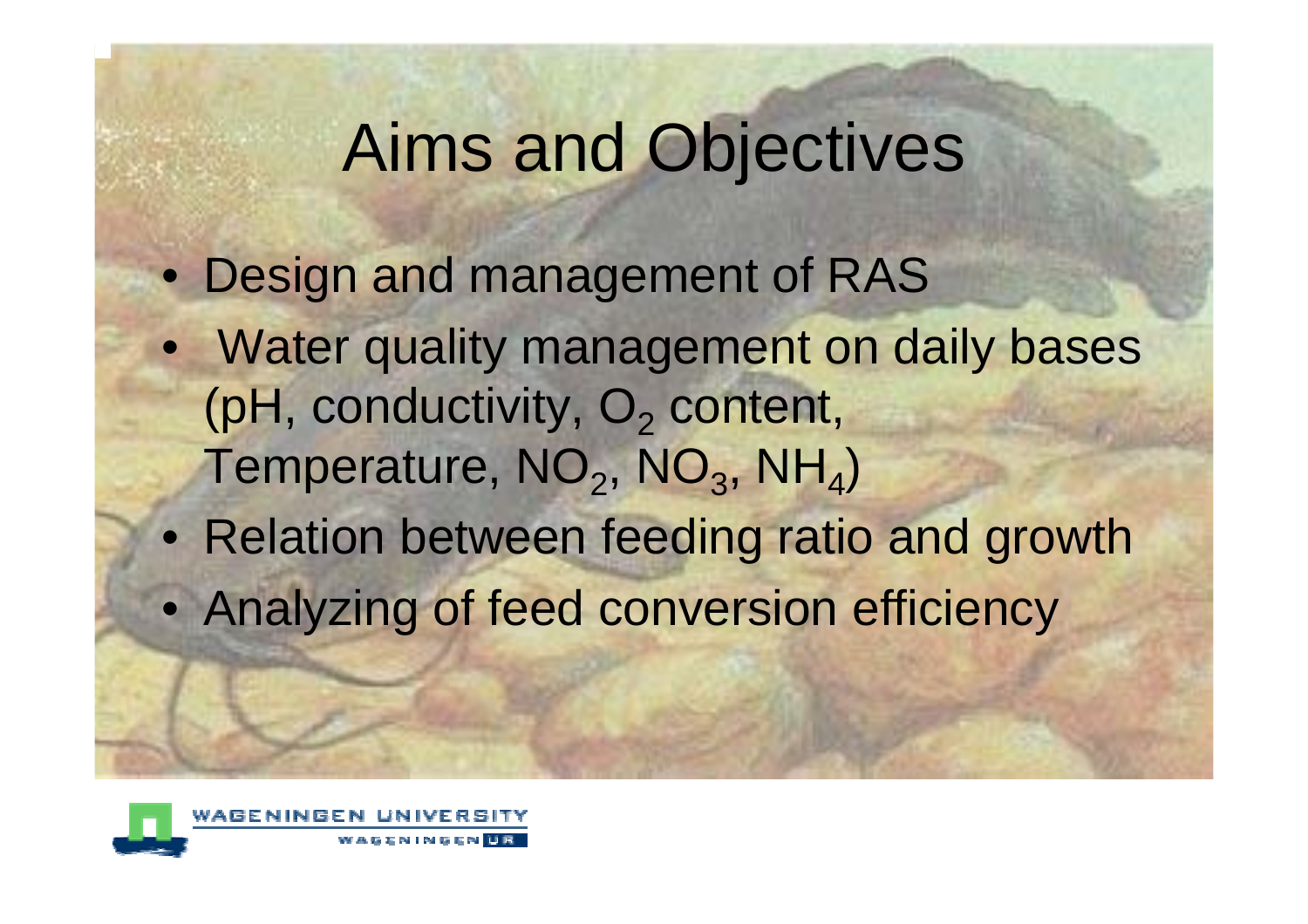# Introduction

Design, set-up and start up of a RAS (142 litres) Growing African catfish (*Clarius gariepinus*) at a fixed feeding schedule.

Measuring water quality on a daily bases to insure health and best performance of fish.

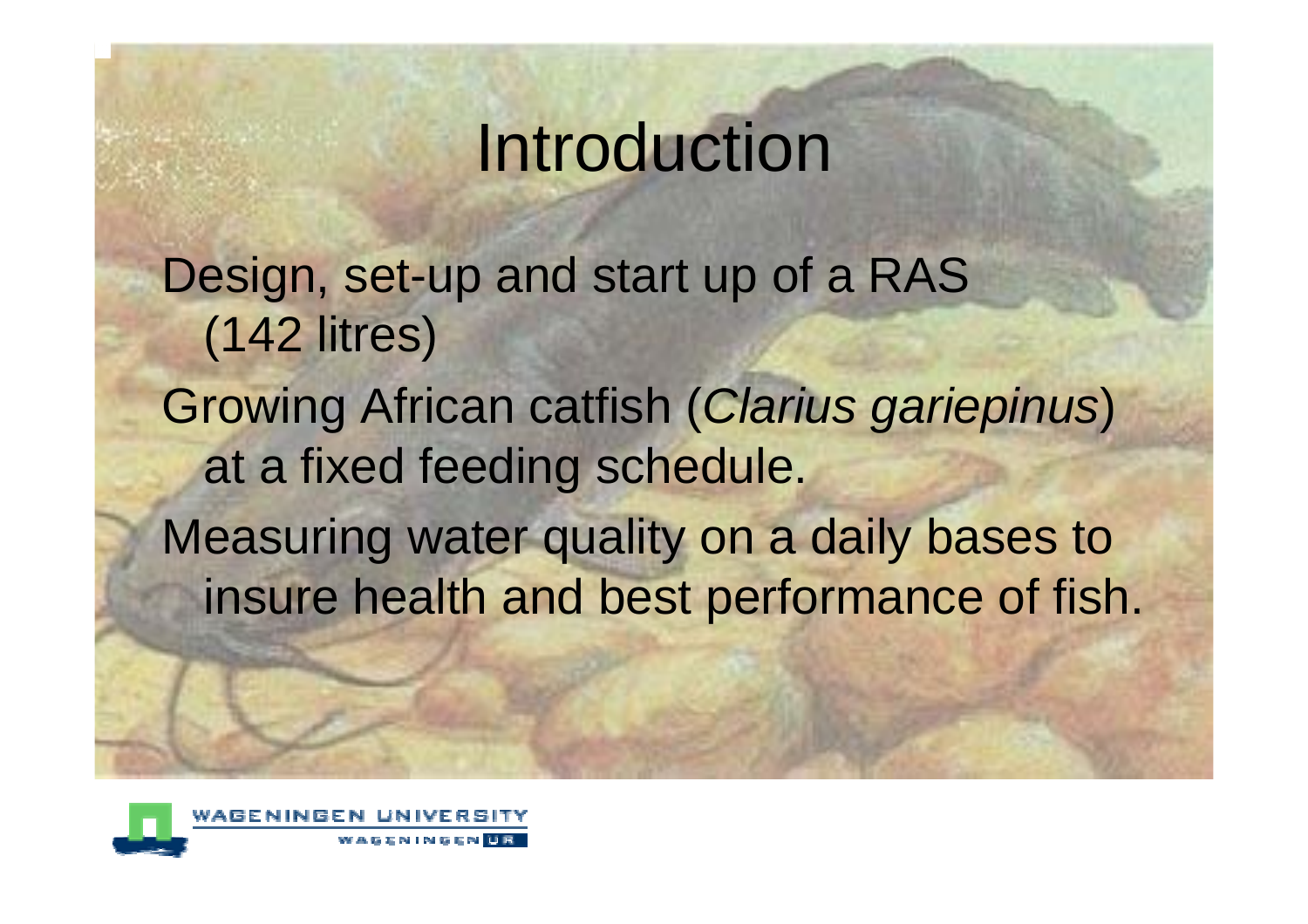# **Materials**

- Recirculation system construction
	- Culture tank
	- –- Solid removal unit (remove solid particles, faeces)
	- –- Pump tank (pump water to trickling filter)
	- –**- Bio reactor (trickling filter, nitrification)**
	- – $-$  Biofilter sump (collect  $H_2O$  and biomass)
	- Pump
	- –– Water inlet and water outlet pipe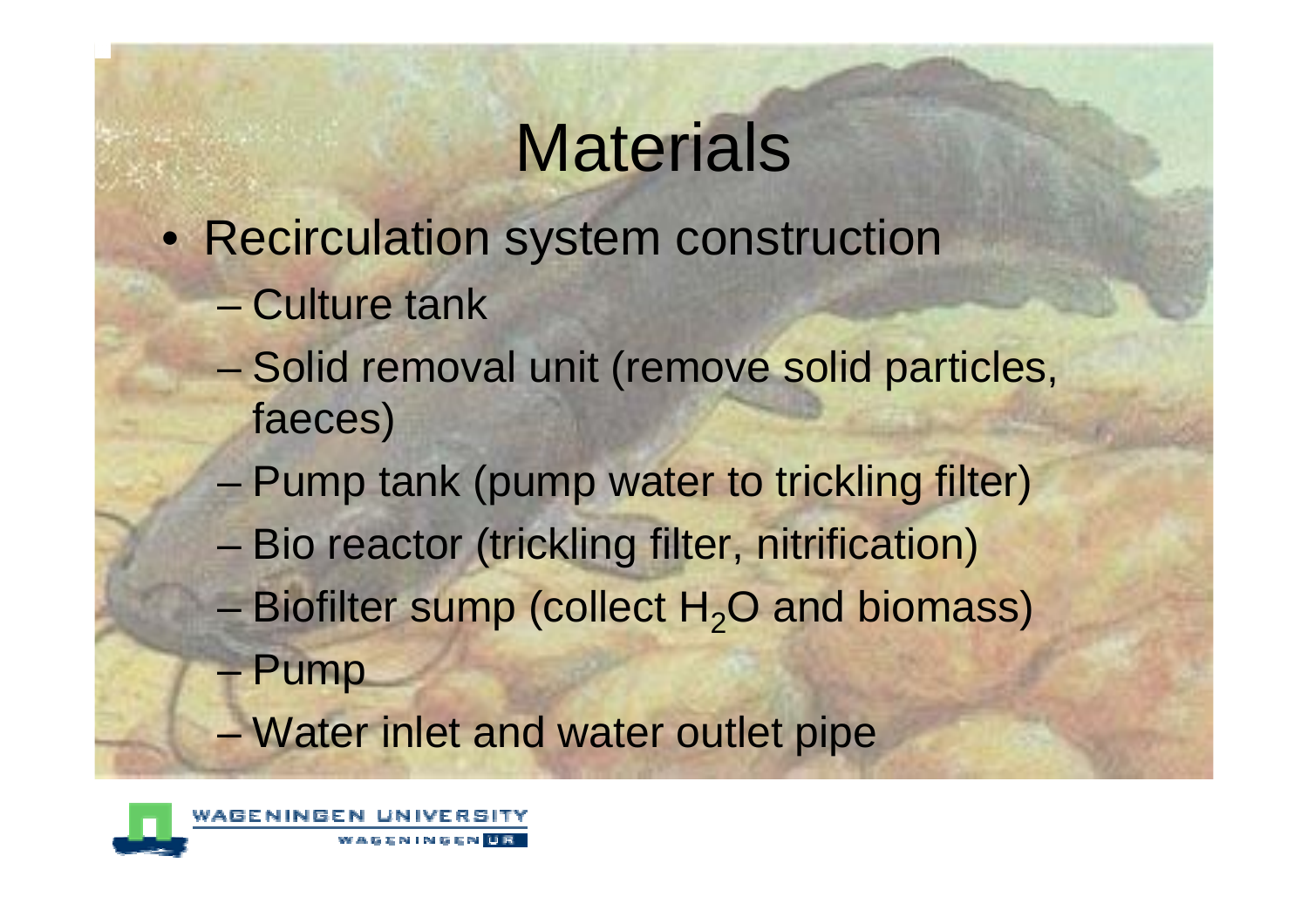# **Methods**

- Temperature (testo 110)
- pH (WTW pH 340)
- Conductivity (WTW LF 318)
- O<sub>2</sub> (Oxyguard Handy Mk III)
- NO<sub>2</sub> (Merck, Aquamerck, 1.11118.0001)
- NH<sub>4</sub> (Merck, Aquamerck, 1.11117.0001)
- NO<sub>3</sub> (Merck, Merckoquant, 1.10020.)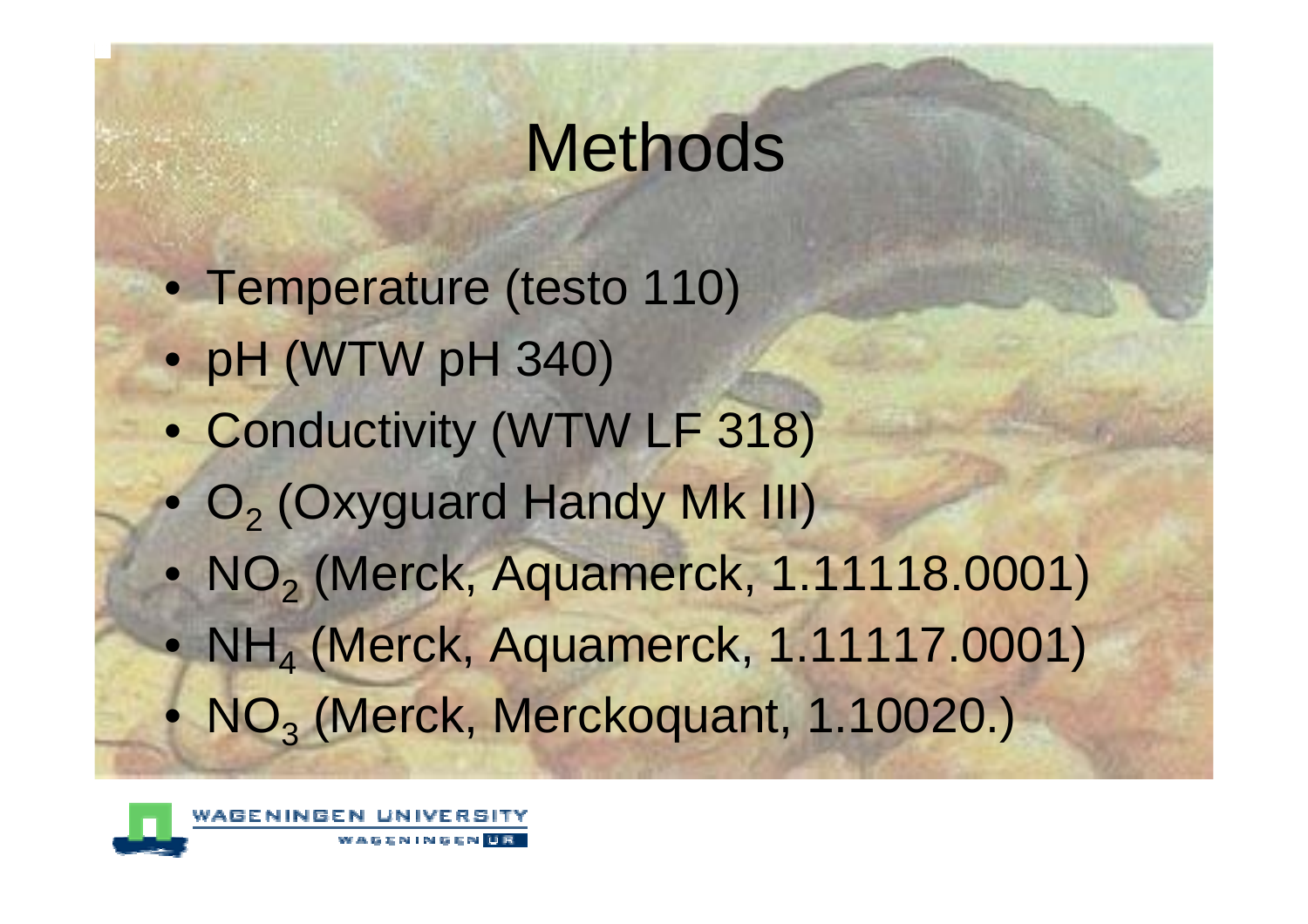# Water quality limits

| Parameter                                 | <b>Practical values</b> | Limit range         |
|-------------------------------------------|-------------------------|---------------------|
| Temperature (°C)                          | 27.2                    | $25 - 30$           |
| pH                                        | 7.5                     | $6.5 - 8$           |
| <b>Conductivity (µS)</b>                  | 3510                    | 3000-4000           |
| $O_2$ (g/m <sup>3</sup> )                 | 7.8                     | >3                  |
| $CO2$ (g/m <sup>3</sup> )                 |                         | $25$                |
| $NH3-N$ (g/m <sup>3</sup> )               |                         | < 0.05              |
| $NH4-N (g/m3)$                            | 0                       | <8.8 at (pH 7)      |
| $NO2-N (g/m3)$                            | 1                       | $<$ 1-2 at (3000µS) |
| $NO3-N (g/m3)$                            | 250                     | < 150               |
| N <sub>2</sub> (%saturation)              |                         | < 105               |
| <b>Suspended Solids (g/m<sup>3)</sup></b> |                         | $25 - 50$           |

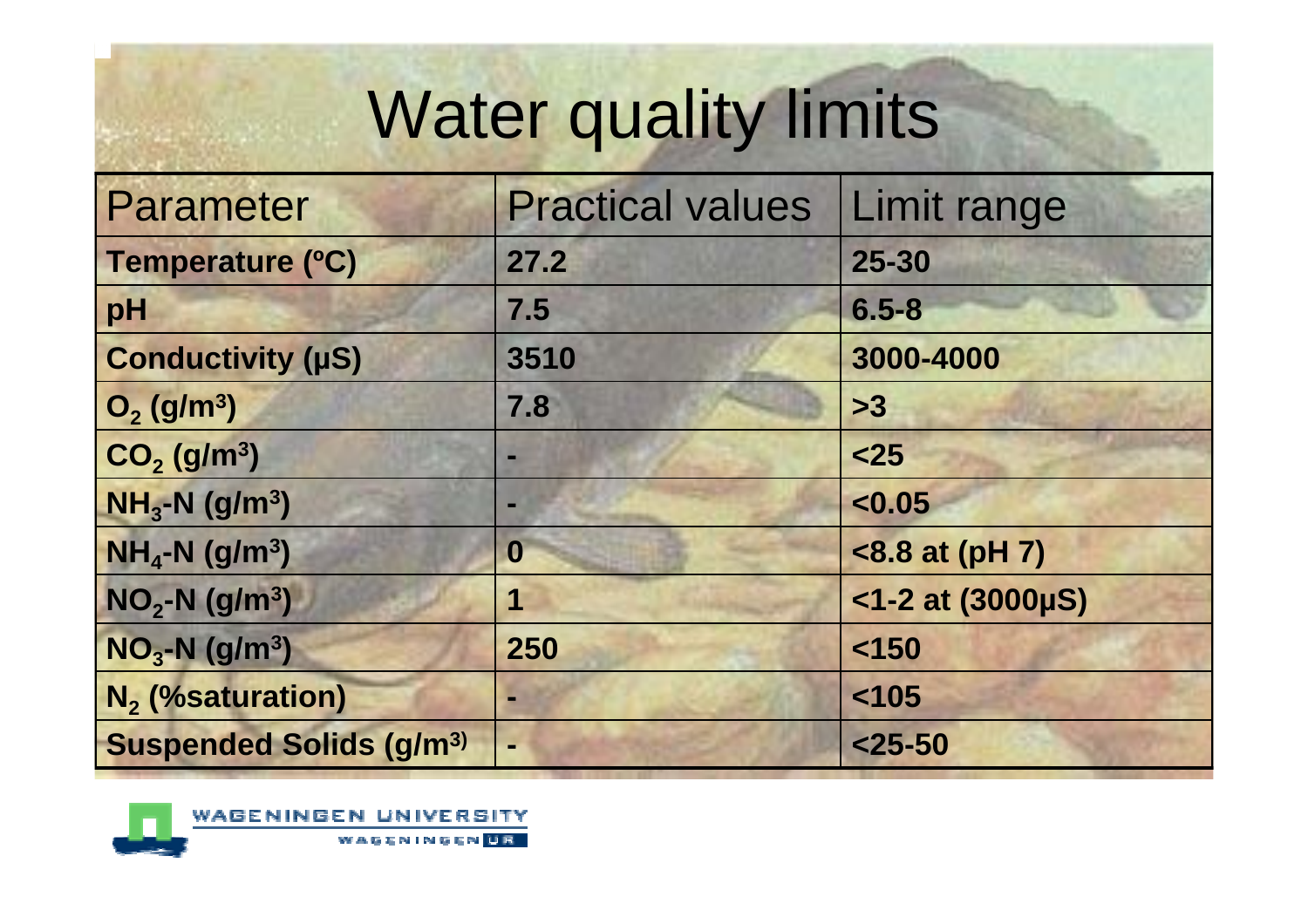# Startinglu

21

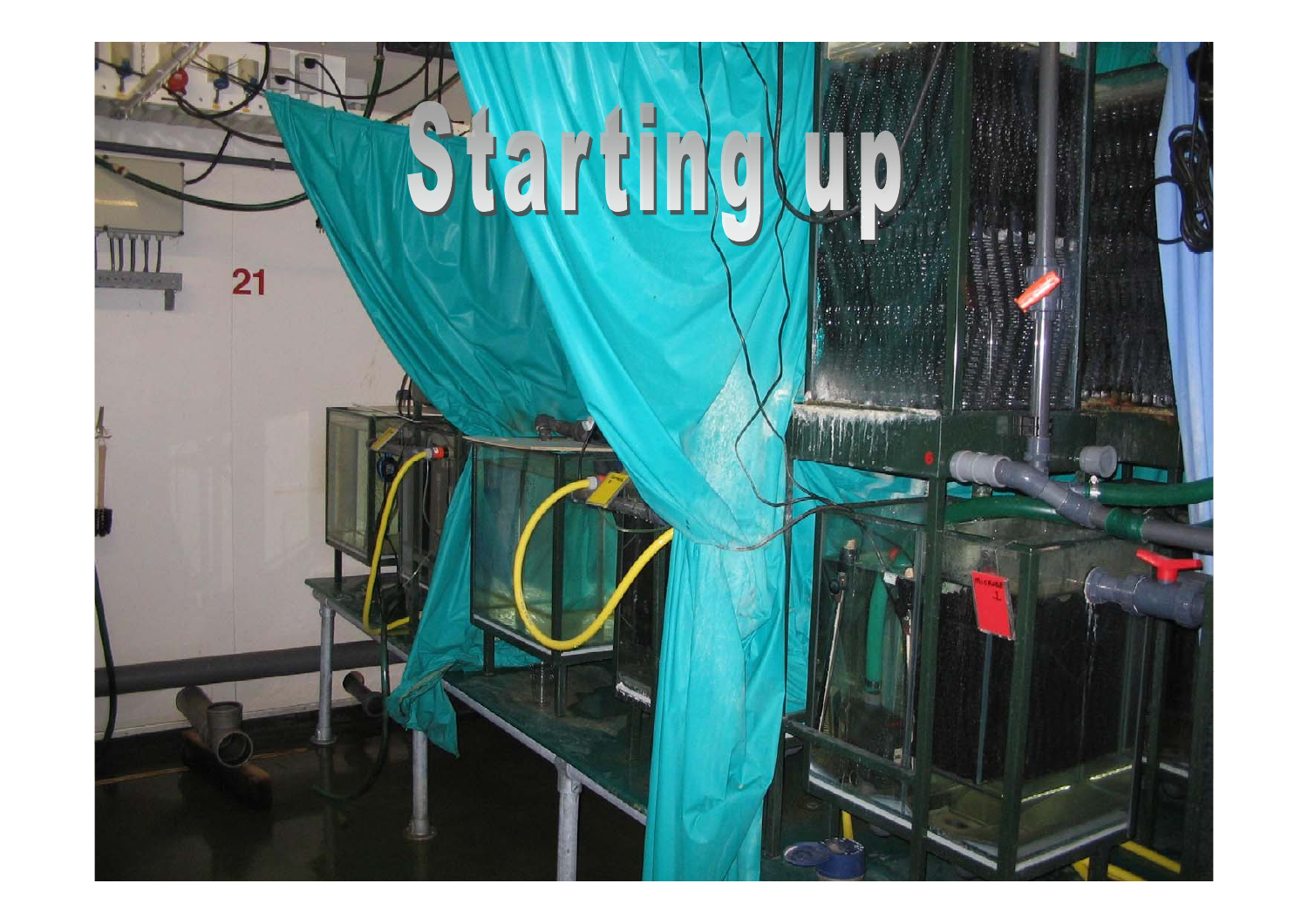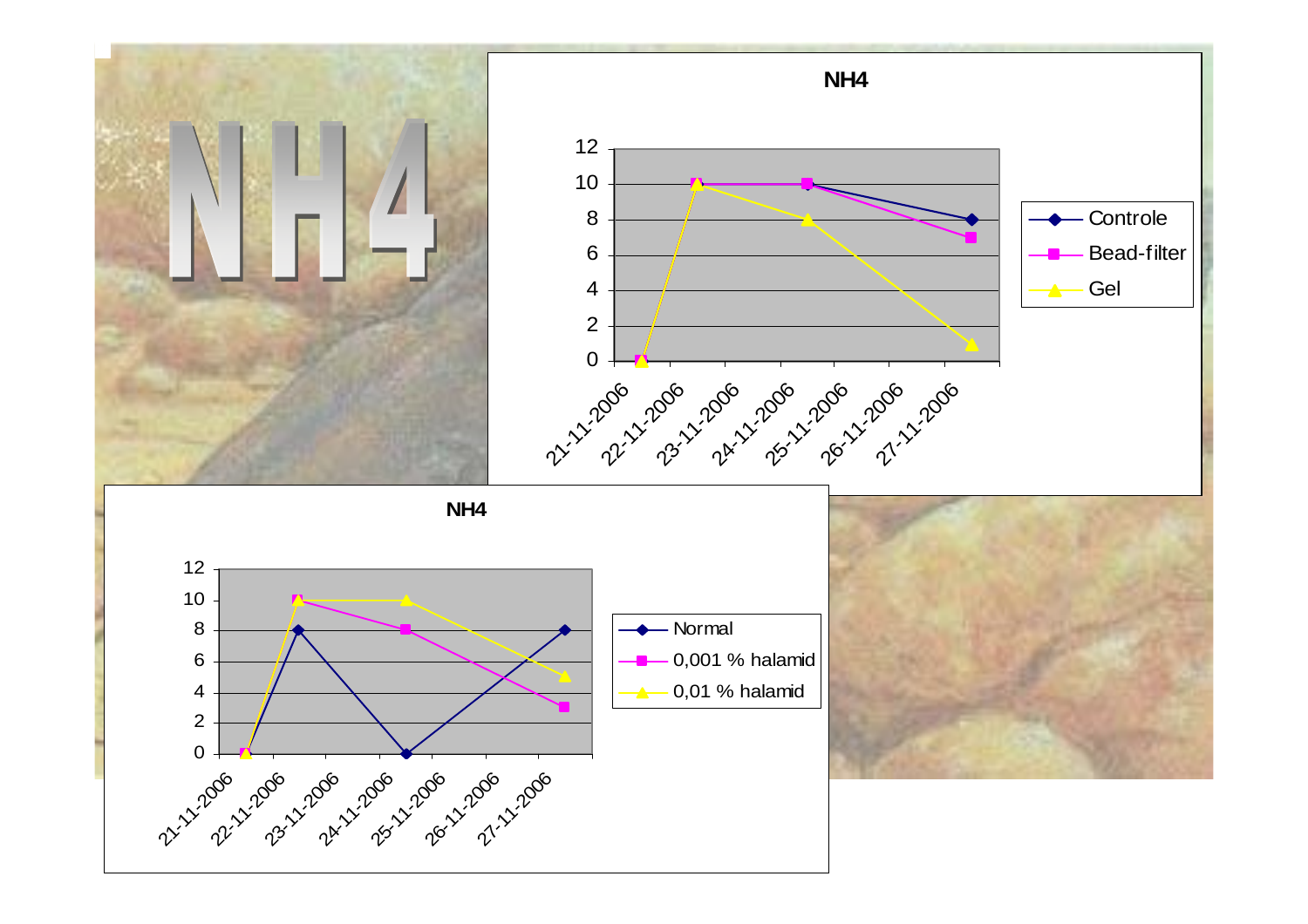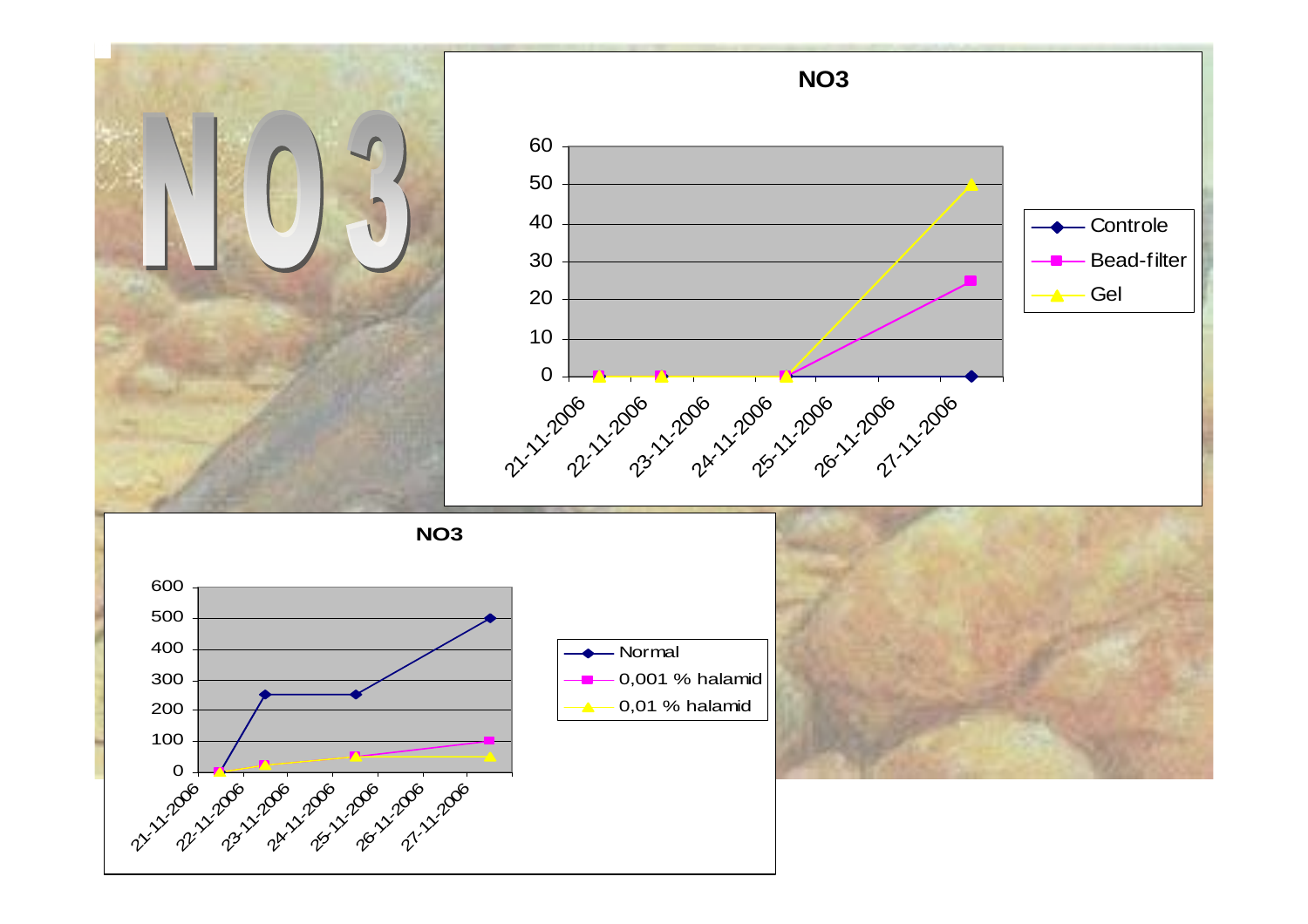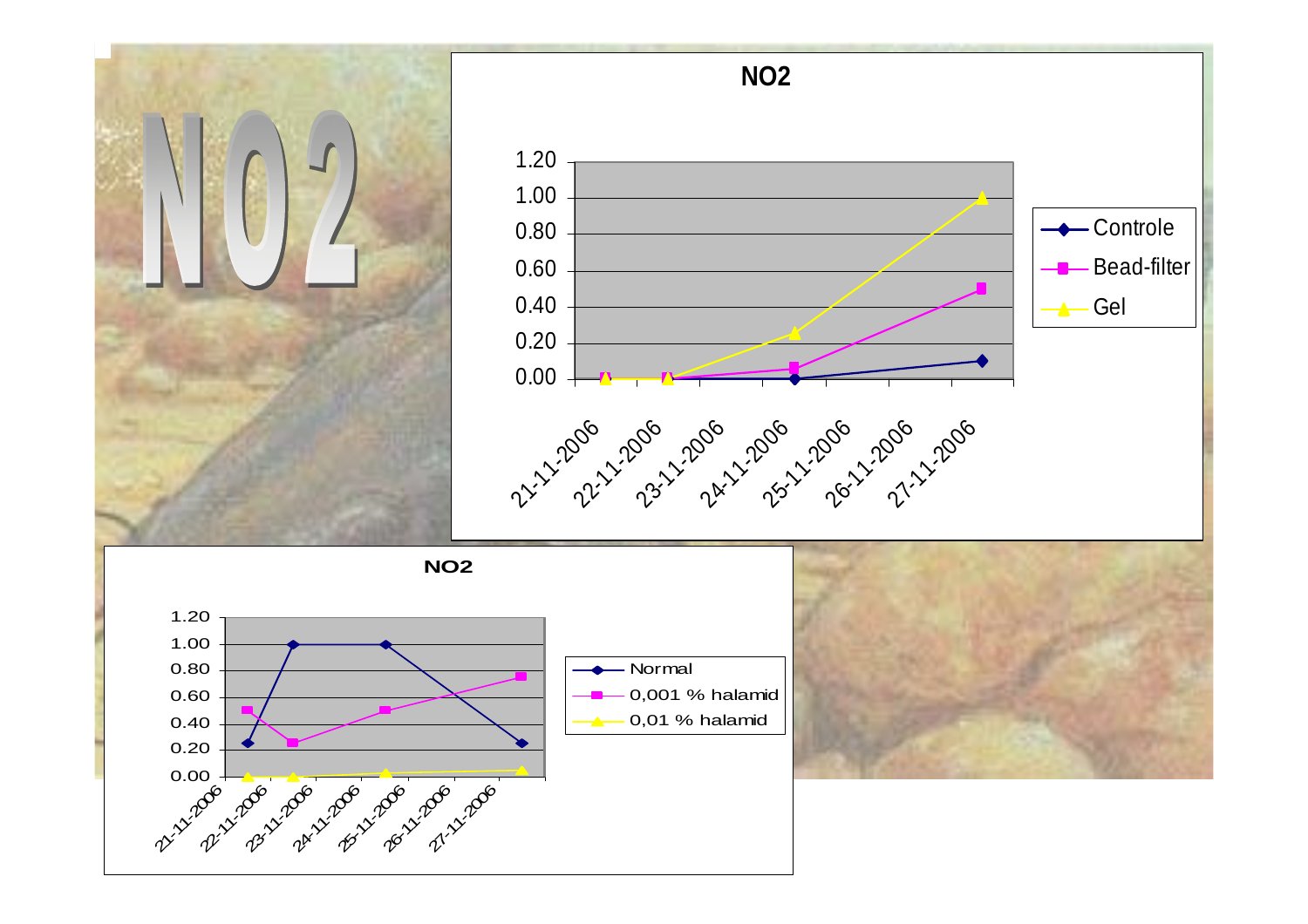# Results

 $\bullet$  Growth (weight/feed relationship)  $\bullet$  Changes in water quality  $\bullet$ • Mortality  $\bullet$ Feeding level differences

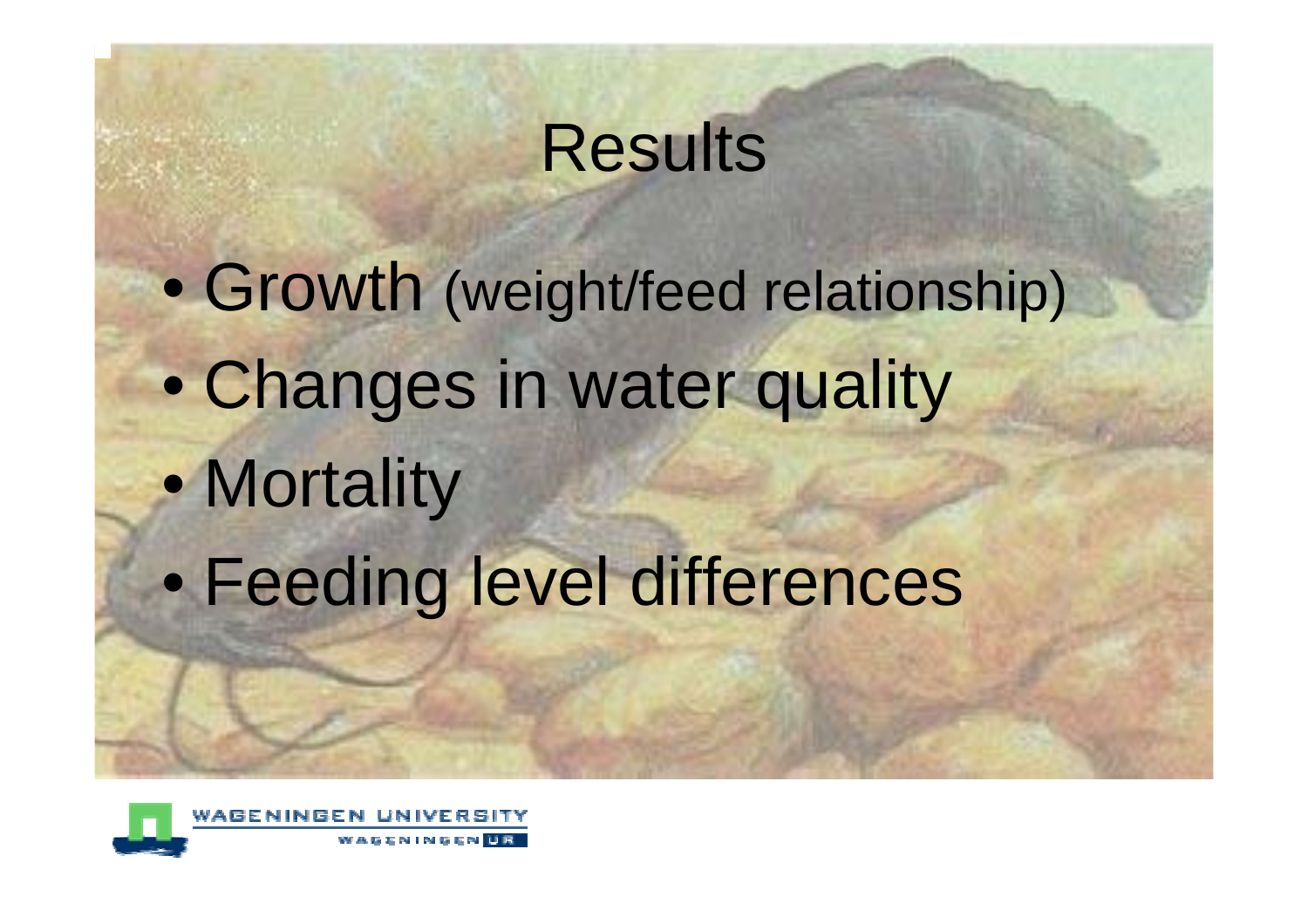#### Weight/Feed relationship

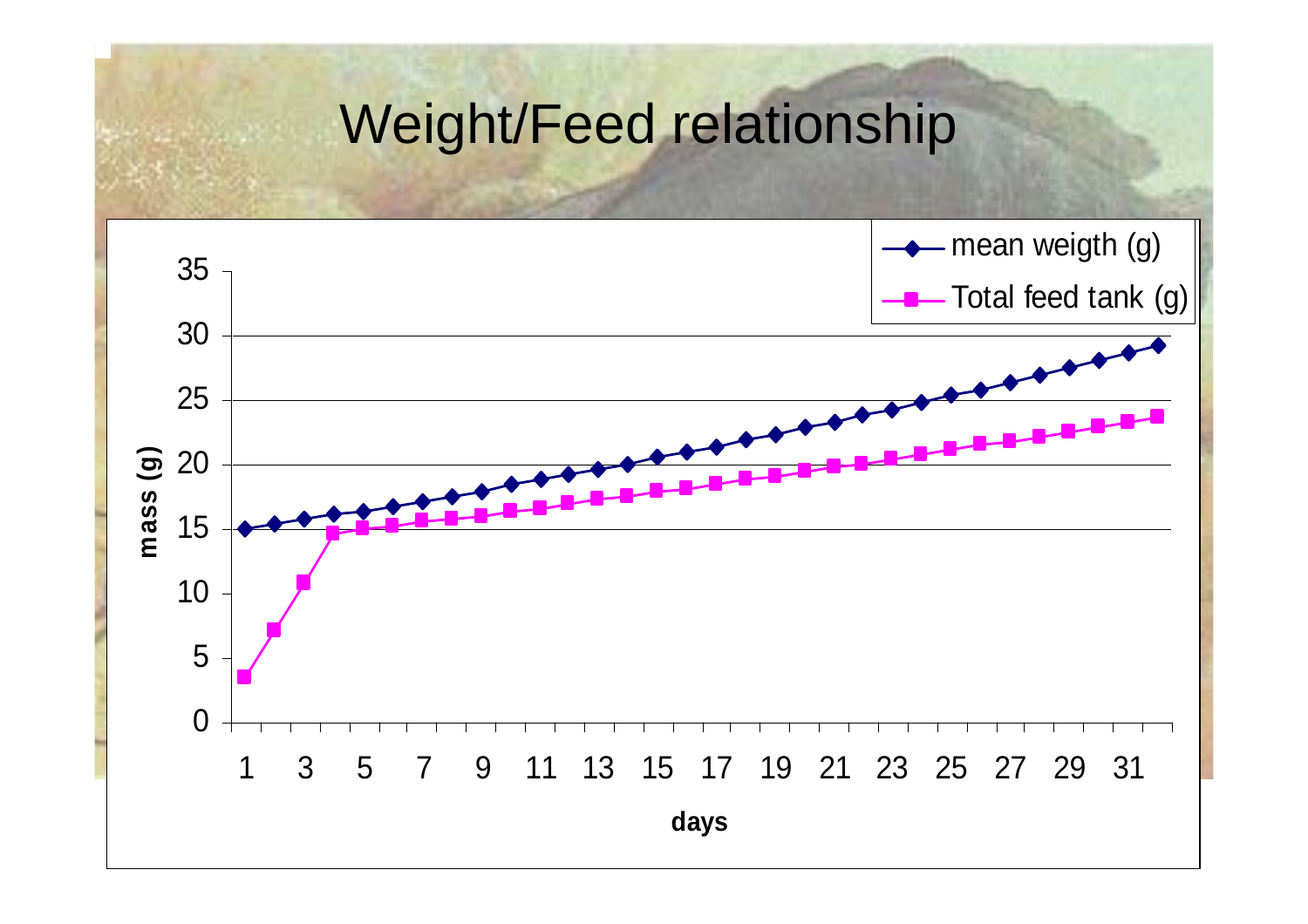## **Water Quality**

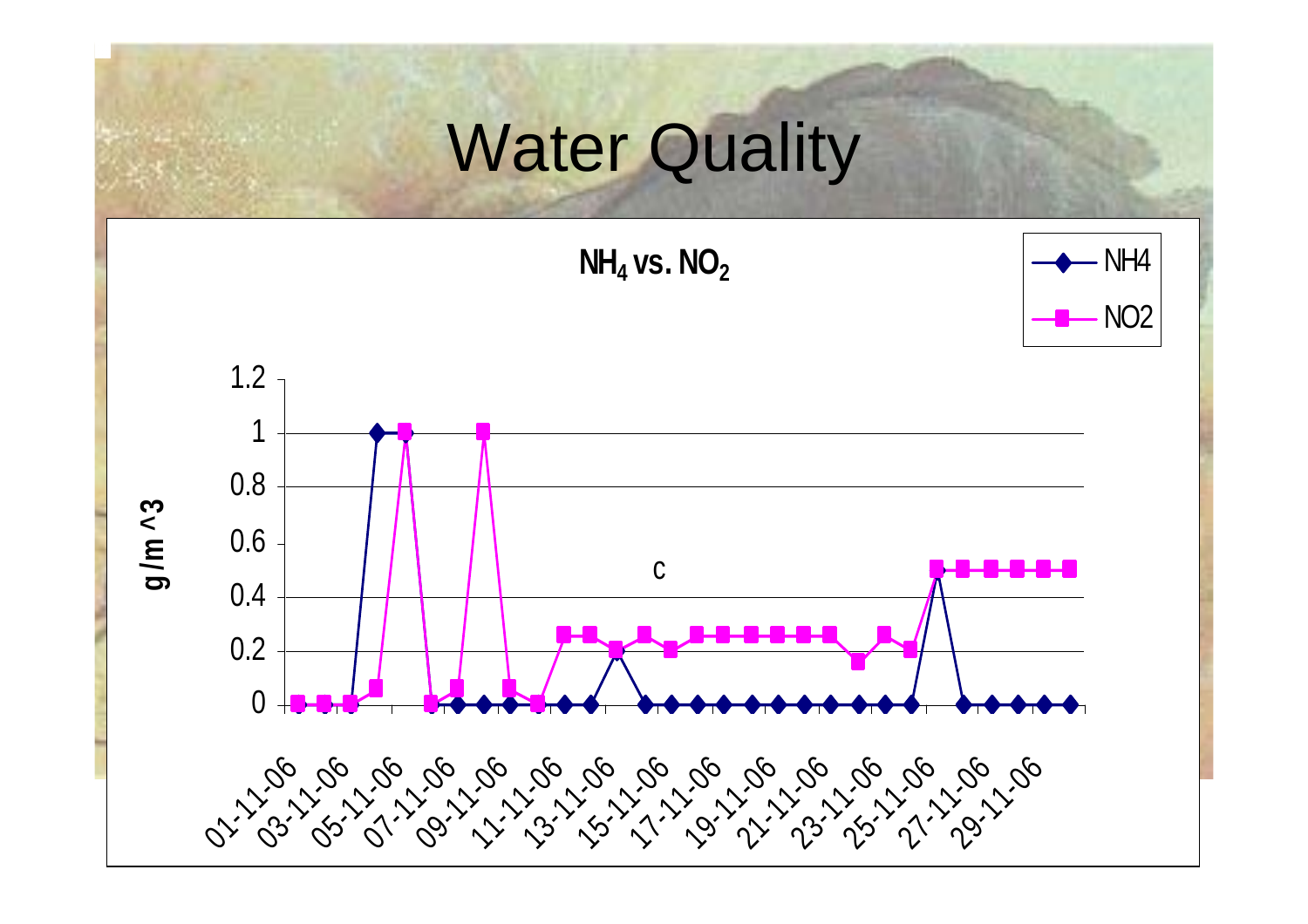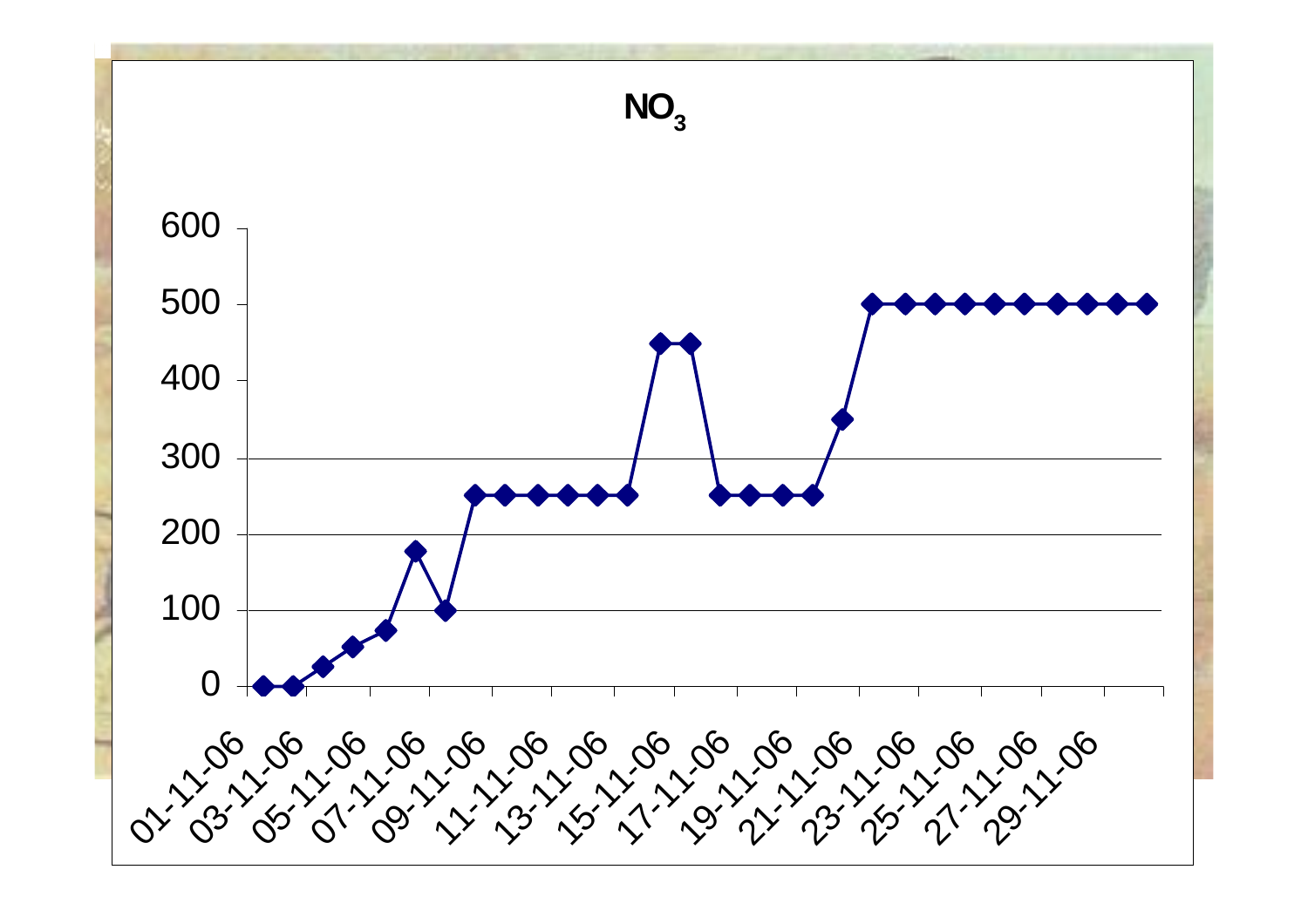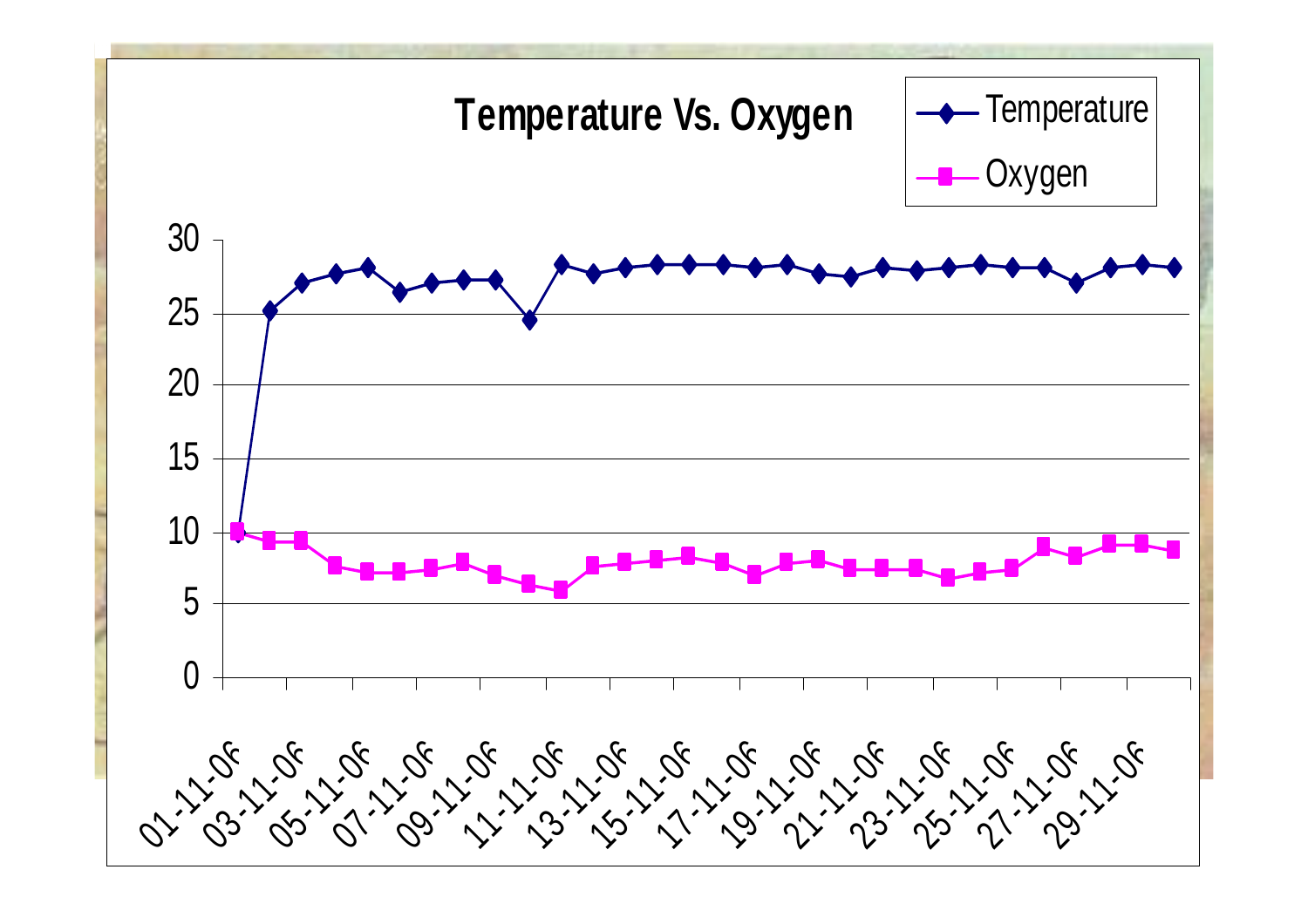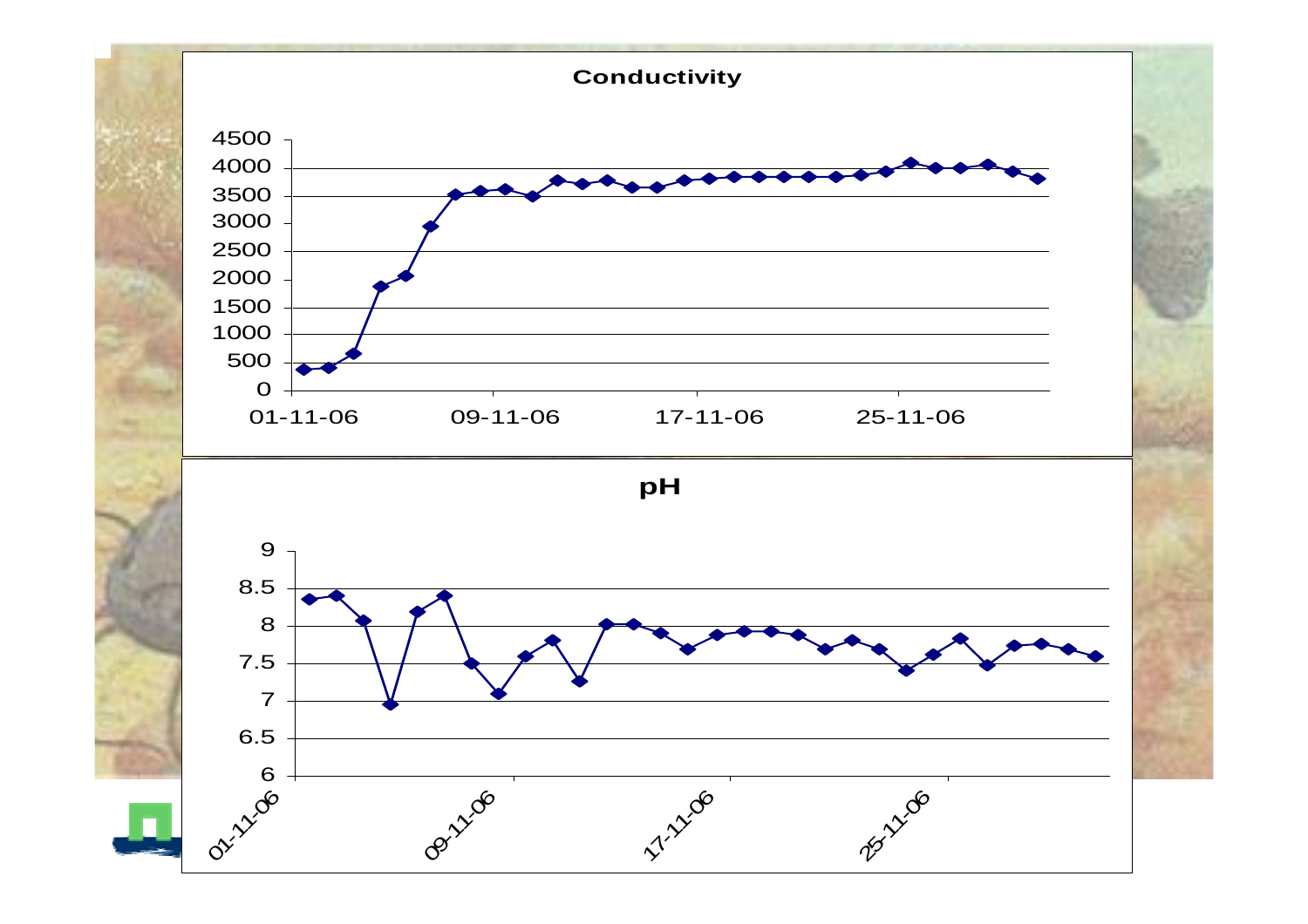### Feed conversion vs. feeding ratio

Overall measurements:

- Growth 14.18 g/kg catfish
- Growth rate 0.47
- Feed ratio 0.46
- Feed conversion 99.3 %

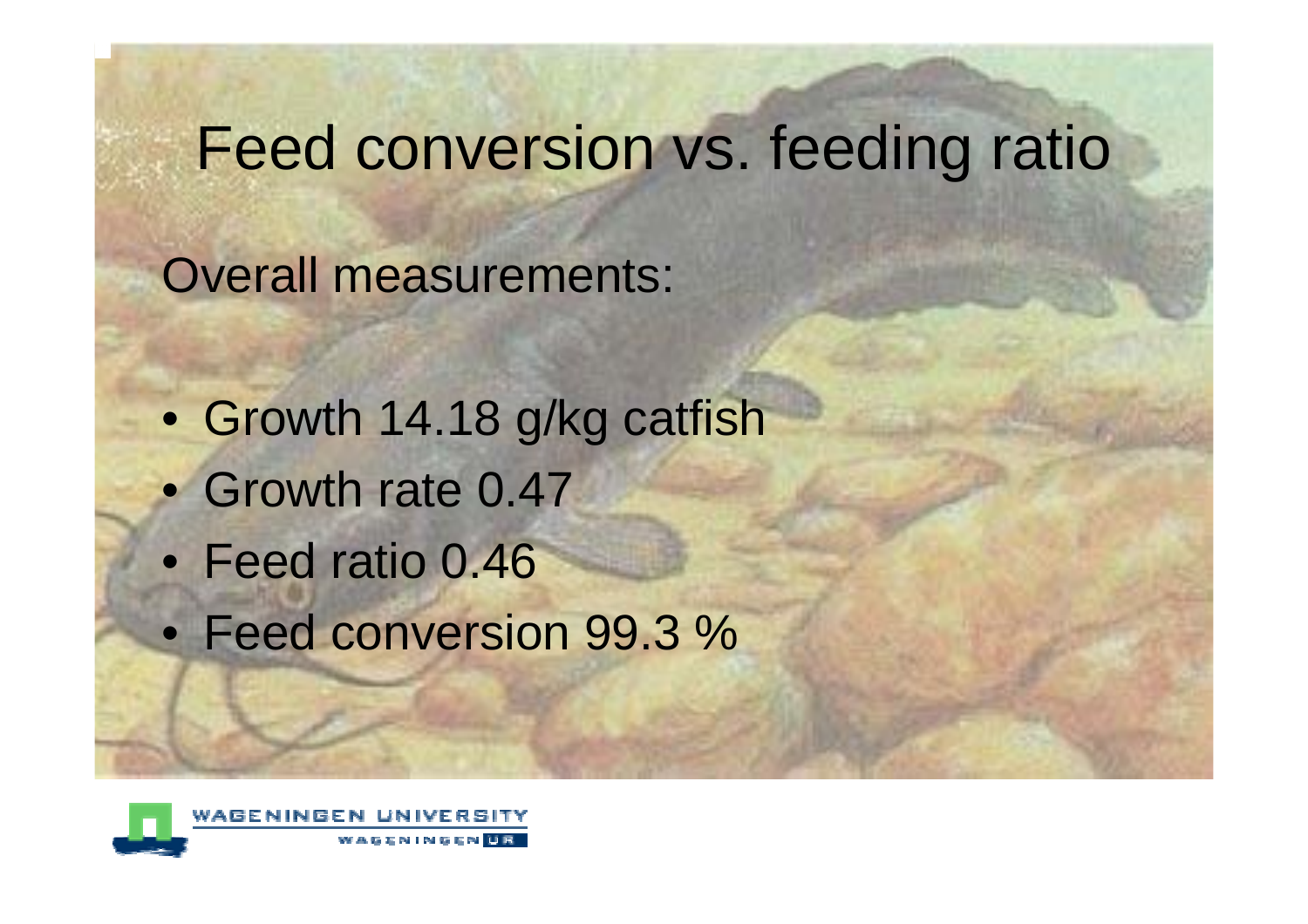# Feeding level differences

| Feedin<br>g level<br>(gkg0.8)<br>/day) | Wo(g)           | Wt(g) | <b>VC</b><br>(%) | <b>Total FI</b><br>(g) | No(N) | Nt<br>(N) | Wg(g) | <b>RGRm</b><br>(g/kg <sub>0.8</sub> )<br>/day) | Rm<br>(g/kg0.8/<br>day) | <b>FCR</b><br>(gfeed/gf<br>ish) | <b>SGR</b><br>(%BW<br>/day) | <b>RFR</b><br>(%BW)<br>/day) | <b>PER</b><br>(g/g) | <b>NPUa</b><br>(% ) |
|----------------------------------------|-----------------|-------|------------------|------------------------|-------|-----------|-------|------------------------------------------------|-------------------------|---------------------------------|-----------------------------|------------------------------|---------------------|---------------------|
| 6                                      | 17.5            | 24.3  | 21               | 193.3                  | 40    | 37        | 20.6  | 6.26                                           | 4.87                    | 0.78                            | 1.35                        | 1.06                         | 2.73                | 39.4                |
|                                        |                 |       |                  |                        |       |           |       |                                                |                         |                                 |                             |                              |                     |                     |
| 10                                     | 18.8            | 35    | 30.81            | 415.88                 | 41    | 40        | 25.7  | 10.07                                          | 6.49                    | 0.645                           | 2.1                         | 1.35                         | 3.3                 | 48.2                |
|                                        |                 |       |                  |                        |       |           |       |                                                |                         |                                 |                             |                              |                     |                     |
| 15                                     | 19.5            | 48.6  | 34.25            | 679.95                 | 40    | 39        | 30.87 | 19.63                                          | 11.76                   | 0.6                             | 3.8                         | 2.4                          | 3.55                | 52.44               |
|                                        |                 |       |                  |                        |       |           |       |                                                |                         |                                 |                             |                              |                     |                     |
|                                        | 17.12           |       |                  |                        |       |           |       |                                                |                         |                                 |                             |                              |                     |                     |
| 20                                     | $5\overline{)}$ | 62.95 | 27.86            | 1074.5                 | 40    | 40        | 32.83 | 30.09                                          | 17.96                   | 0.59                            | 5.7                         | 3.6                          | 3.63                | 53.94               |

RSITY

**WAGENINGEN UE** 

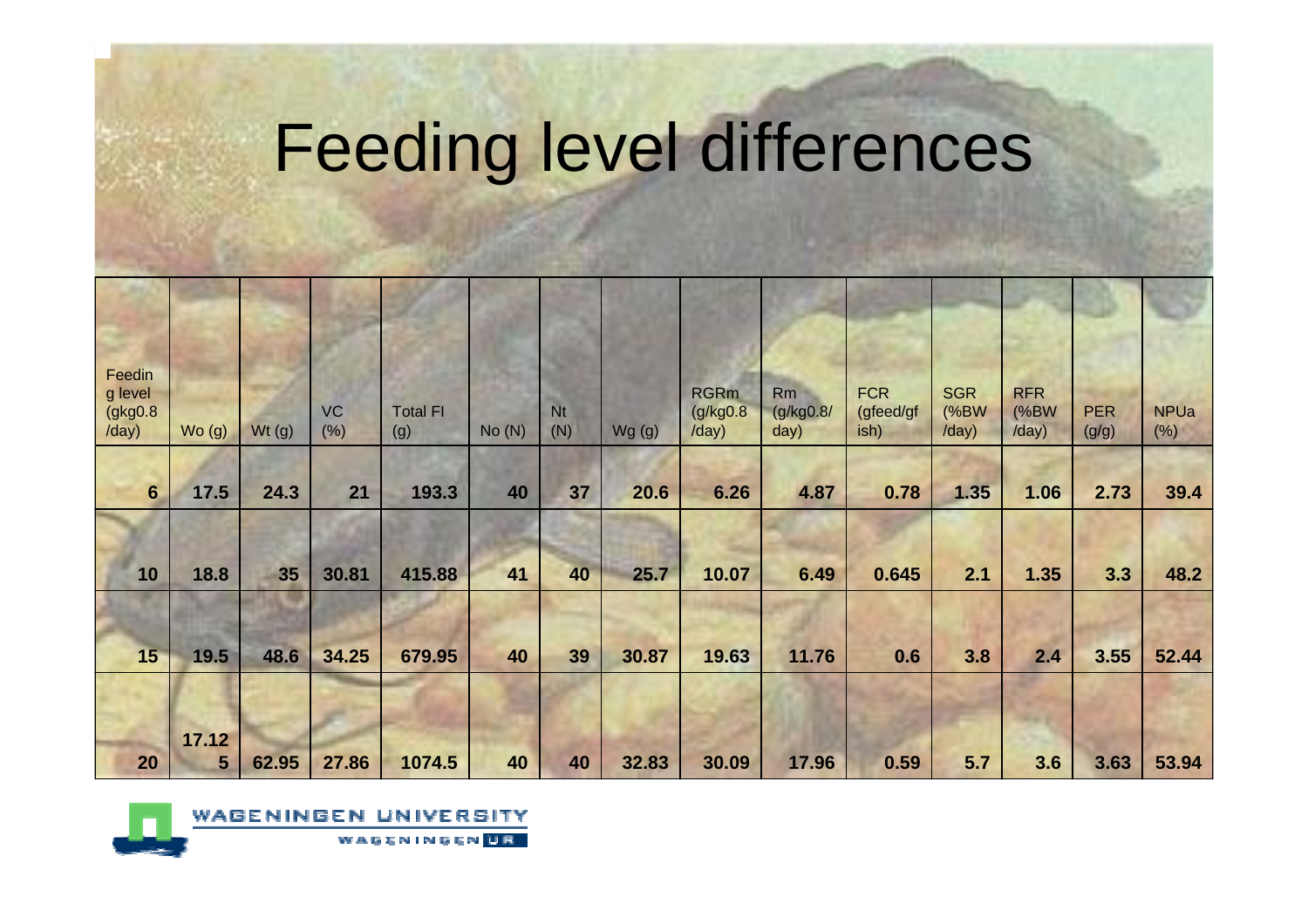# Feeding level relationships

#### **Metabolic Growth Rate vs Metabolic Feed Ration**



**M e t a b olic F e e d R a tio n ( g/k g 0.8/d a y)**

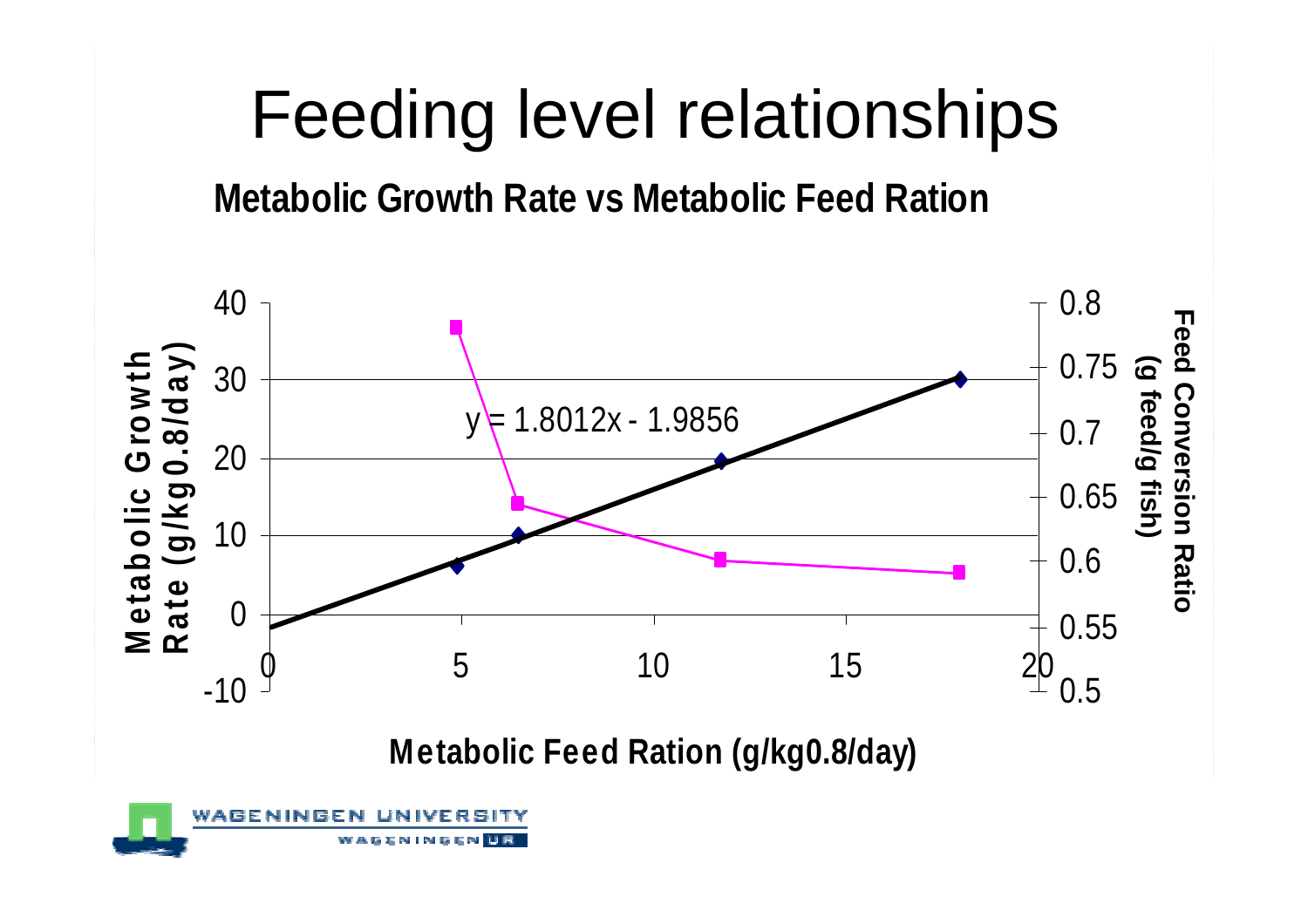- $\bullet$ G<sub>starvation</sub>: -1.98 g/kg<sup>0.8</sup>/d
- $\bullet$  $G_{\text{opt}}$ :~ 30 g/kg<sup>0.8</sup>/d
- G<sub>max</sub>: cannot be determined
- $\bullet$ Rmaint: 1.1 g/kg0.8/d
- $R_{\text{opt}}$ : ~ 0.6 g feed/g catfish
- $R_{\text{max}}$ : cannot be determined

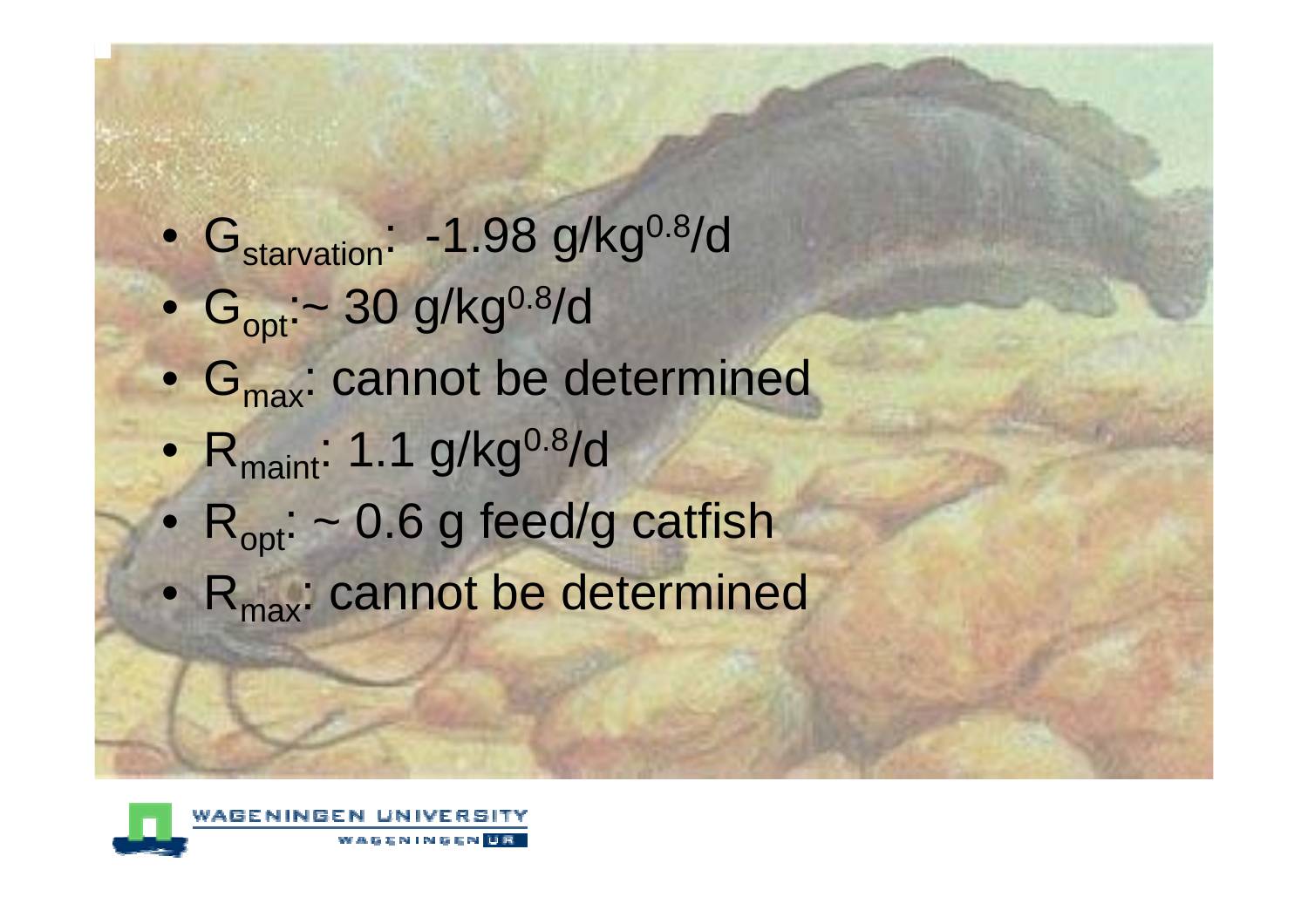#### **Specific Growth Rate vs Relative Feeding Rate**



**RFR (%BW/day)**

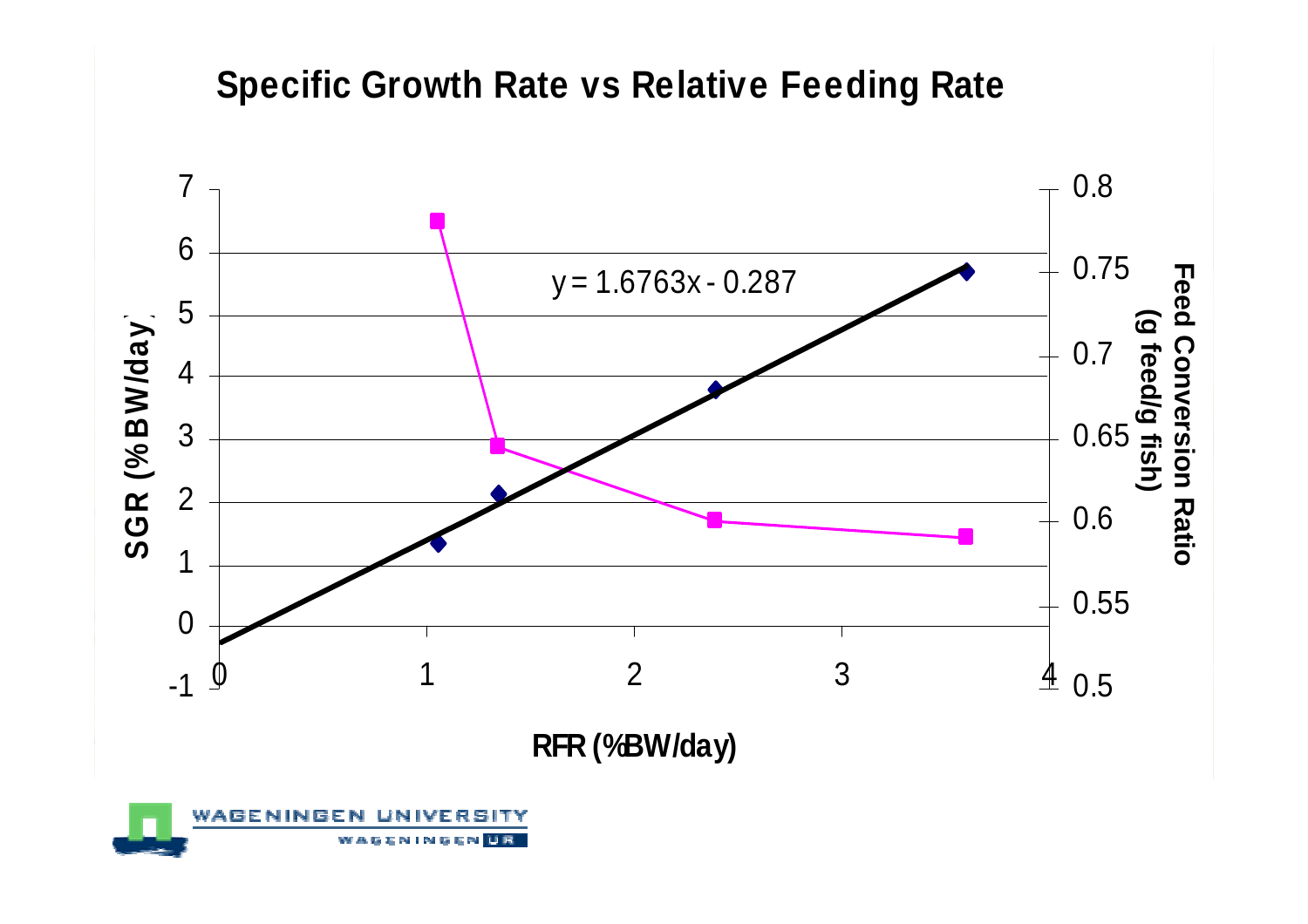- SGR<sub>starvation</sub>: -0.28 %BW/d
- $\bullet$  RFR $_{\sf maint}$ : 0.17 %BW/d
- $\mathsf{RFR}_{\mathsf{opt}}$ : ~ 3.6 %BW/d
- RFR $_{\text{max}}$ : cannot be determined
- $\mathsf{SGR}_{\mathsf{opt}}$ : ~ 5.7 %BW/d
- SGR $_{\textsf{max}}$ : cannot be determined

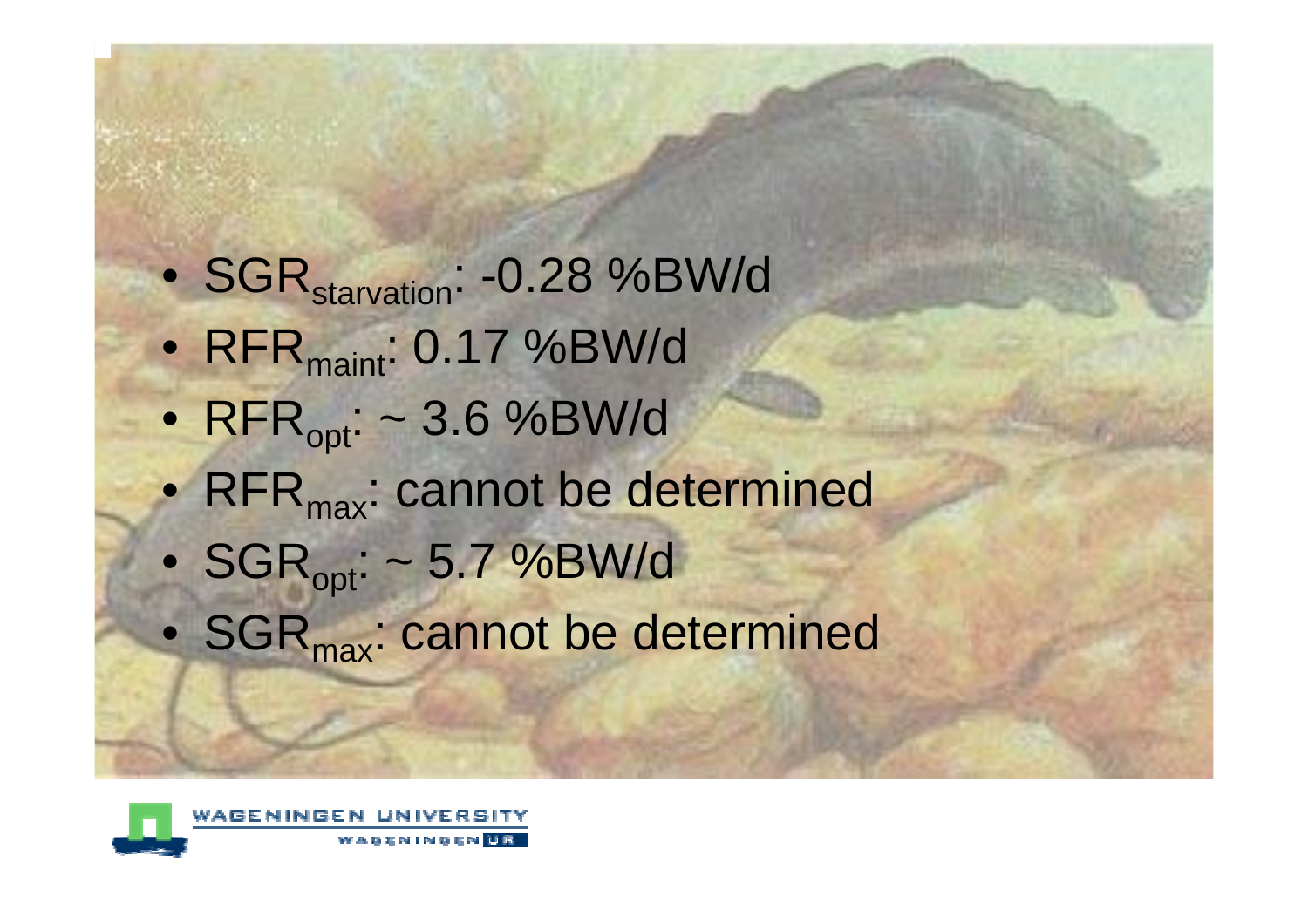# **Mortality**

• 1 out of 41 died in 30 days

• Mortality fish per day • (1/41/30)=0.0008

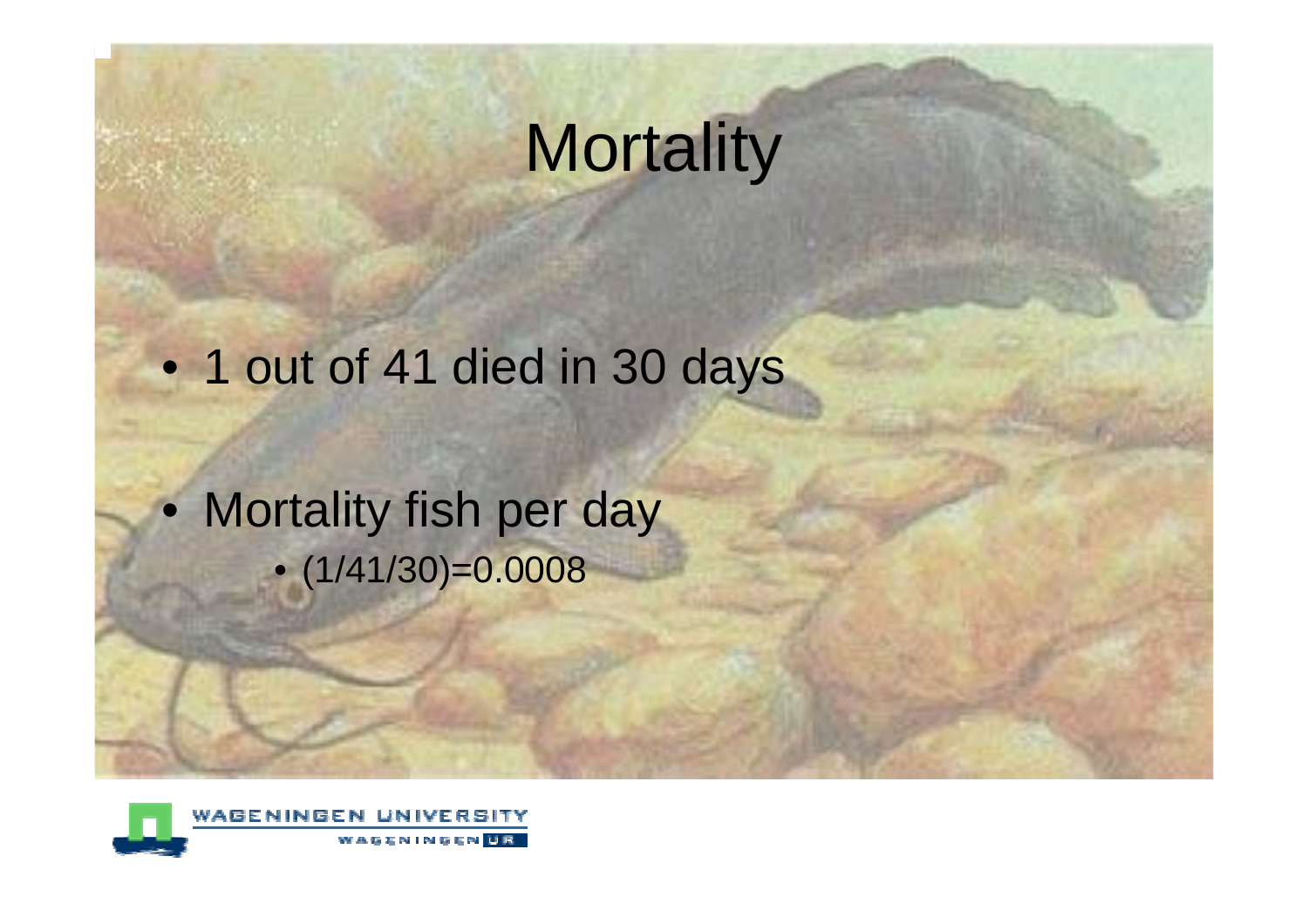# **Discussion**

- Territorial habits are suppressed by a high stocking density/lack of space.
- Territorial/aggressive behavior will result in more skin lesions.
- At low feed ratio and low stocking density catfish can show cannibalistic behavior.
- High stocking can result in more "active resting", because of less competition.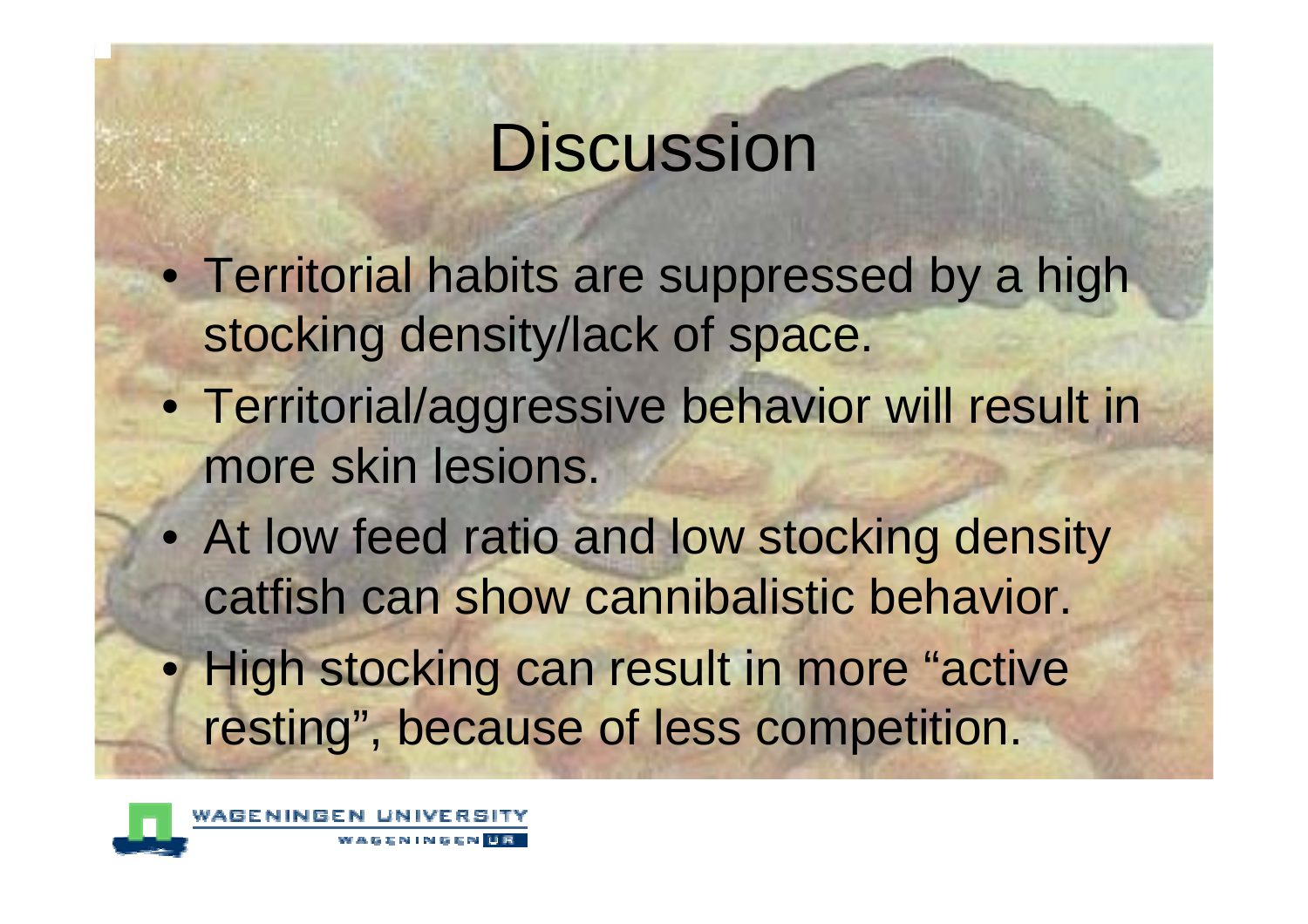# **Conclusions**

- High stocking density is required
- At start up of system nitrification and denitrification have to work properly
- During the experiment the maximum feeding level was not determined
- The optimal feeding ratio and growth rate were assumed to be the highest feeding  $level (20 g/kg<sup>0.8</sup>/d)$

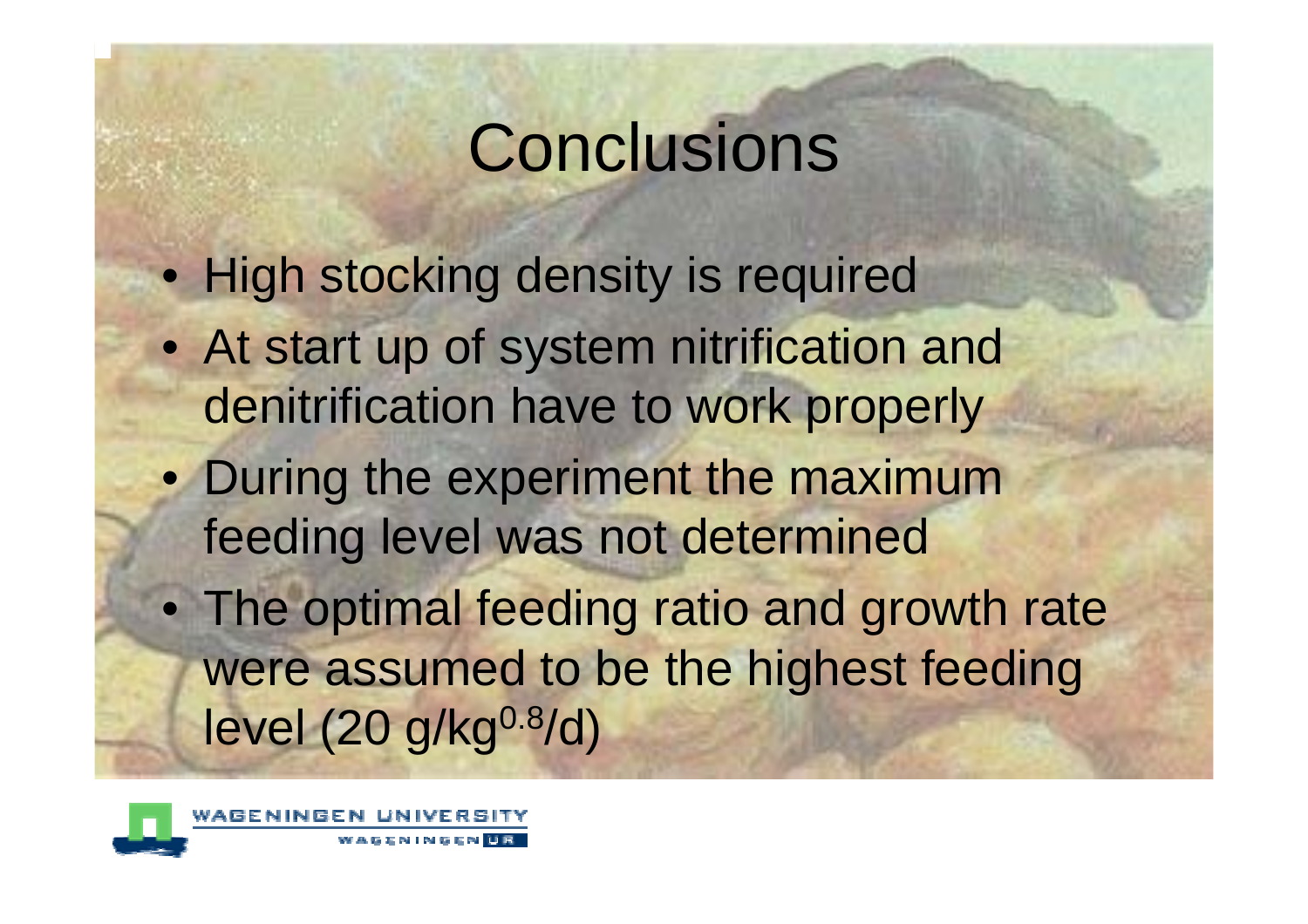- Higher feeding levels result in higher growth rate until max is reached
- When reaching optimum feeding rate the growth rate will remain constant
- The water quality has to be maintained in compliance with the given limit range
- In future repetition experiments a higher feeding level should be tried